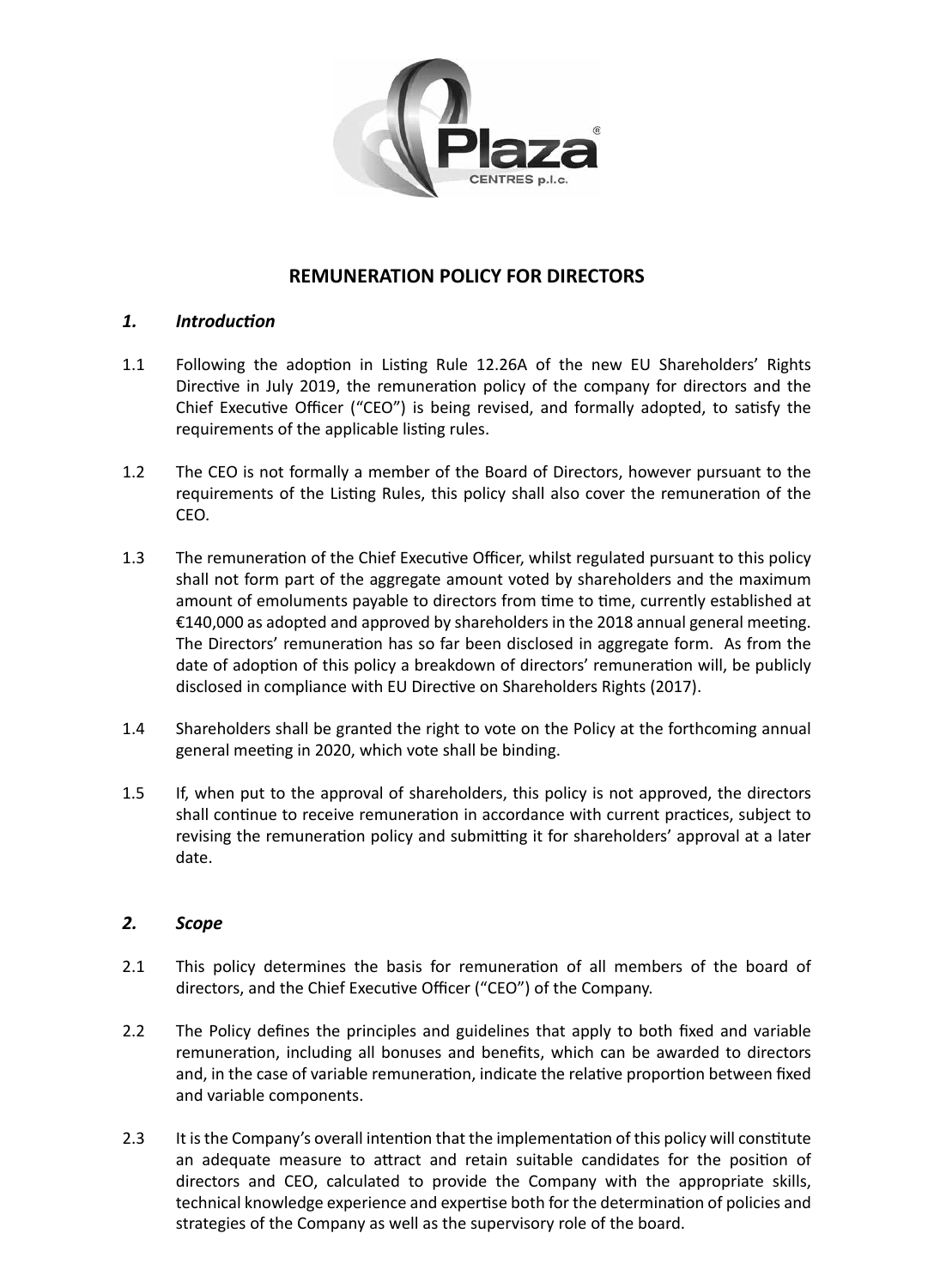#### *3. Board Remuneration - General*

- 3.1 The Board makes all efforts to ensure that the remuneration of Directors takes into consideration Board members' required competencies, skills, effort and scope of the Board's role including the number of meetings and the preparation required by Directors to attend and usefully contribute during meetings. Due consideration is also given to market demands, the size of the Company and the nature of its business as well as to the Directors' responsibilities.
- 3.2 The aggregate emoluments of all Directors are from time to time to be determined by the Company in general meeting. Accordingly, it is the shareholders that determine the aggregate amount of remuneration that Directors may receive in any one financial year. This policy is intended to determine the principles upon which those aggregate emoluments are distributed amongst the Directors.
- 3.3 The Directors may also be awarded non-cash benefits, such as, but not limited to health insurance and other insurance benefits; reimbursement of out-of-pocket expenses incurred by them in attending to business of the Company including meetings of the Directors or other committee or general meetings of the Company. In addition, the directors may be awarded other benefits by the Company such as discounts on products and services of the Company as the board may from time to time determine.

## *4. Directors Remuneration*

- 4.1 The Company's policy currently contemplates the payment of a fixed and variable component of the total remuneration to its directors.
- 4.2 Currently, the directors' overall cap on remuneration is fixed at €140,000. This is divided into a cap of €80,000 per annum to be paid out as fixed remuneration and the balance of €60,000 per annum to be paid out as a variable component against the attainment of certain performance targets. This level of aggregate emoluments was approved by the shareholders at its 18th annual general meeting.
- 4.3 The directors are paid a fixed honorarium which in aggregate does not exceed the cap €80,000 per annum.
- 4.4 In addition to the fixed component of the remuneration the directors may, subject to the attainment of certain performance related criteria become eligible up to a maximum of another €60,000 in aggregate between them.
- 4.5 The basic criteria for the award of the variable remuneration, subject to the cap of €60,000, is the formula:

## **(5x Outperformance) x base remuneration of the Director**

*Where the term Outperfomance shall refer to the percentage by which the profits before tax of the Company registered for a particular year exceed 105% of the profits before tax registered by the Company for the previous year, in both cases, in accordance with the audited financial statements of the Company for the respective years.*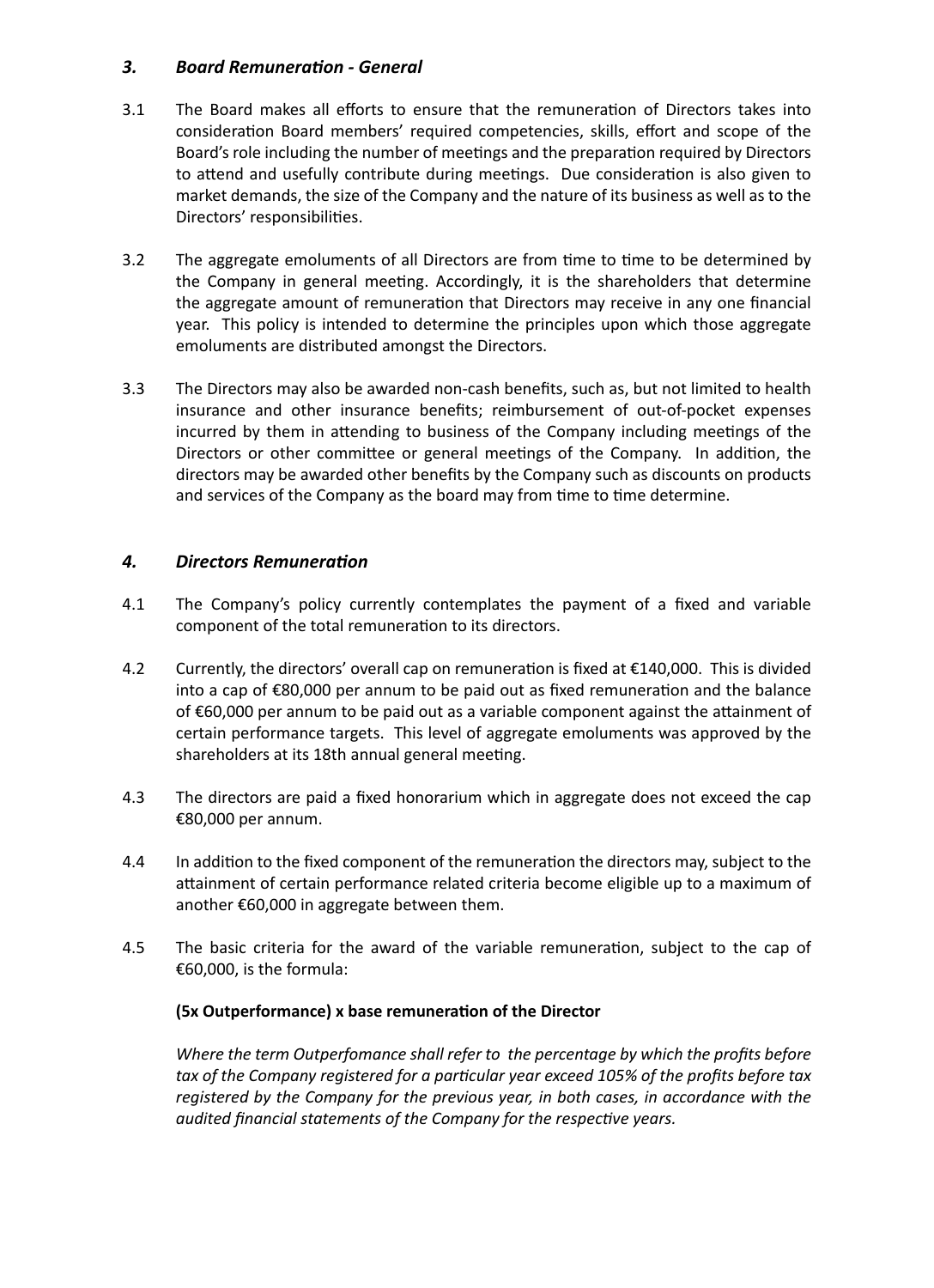- 4.6 In addition to the remuneration described above, Directors who are also appointed as members of one of the Board Committees shall be entitled to receive additional compensation for the work performed on such committees. Such compensation shall be fixed and shall be determined by the Board from time to time within the limit of the aggregate emoluments which are approved by shareholders in general meeting.
- 4.7 The basis upon which such remuneration is paid shall take into account the skills, experience, technical knowledge that members of such committees require and the responsibility which such Directors are to take in the context of the committees on which they sit, including whether a member is a chair of a committee or a member.
- 4.8 Non-executive Directors are not paid any benefitslinked to the termination of their office and they do not benefit from any pension or early retirement schemes by virtue of their office.

# *5. The Chief Executive Officer*

- 5.1 The Company's guiding policy with respect to the CEO's remuneration is that it ought to reflect primarily the executive position within the Company taking into account competence, technical knowledge, experience and expertise in discharging the required executive functions within the Company.
- 5.2 The remuneration of the CEO shall include a fixed salary, but may include certain bonuses, and other benefits as the Board may determine from time to time. Such remuneration shall be provided for in the employment contract with the Company. The remuneration shall be set and approved by the Board and shall be aligned with the Company's Remuneration Policy for executives and employees.
- 5.3 The Company believes that a combination of fixed and variable remuneration seeks to attract and retain suitable executives who have the necessary competence, skills, qualities and expertise to enable them to discharge their duties according to the highest standards.
- 5.4 Accordingly, the board of directors has determined a number of remuneration principles for the CEO. The CEO's remuneration shall principally consist of a fixed salary with a performance related bonus that ought not to exceed 10 per cent of the fixed salary.
- 5.5 The performance bonus is awarded by the directors on a number of key performance indicators, set by the board from time to time, including the following:
	- (a) Attainment of the Company's annual budget;
	- (b) Tenant satisfaction with the quality and efficiency of service provided by the Company;
	- (c) The standard of operational solution systems covering customer care, IT and marketing;
	- (d) The engagement and motivation of management and staff.
- 5.6 The variable component of remuneration of the CEO shall be determined in line with these policy principles, market circumstances at the applicable time and shall be agreed contractually in a service contract which is to be approved by the Board. The policy may be applied differently in instances where the CEO is employed on a definite contract or an indefinite contract with the Company.